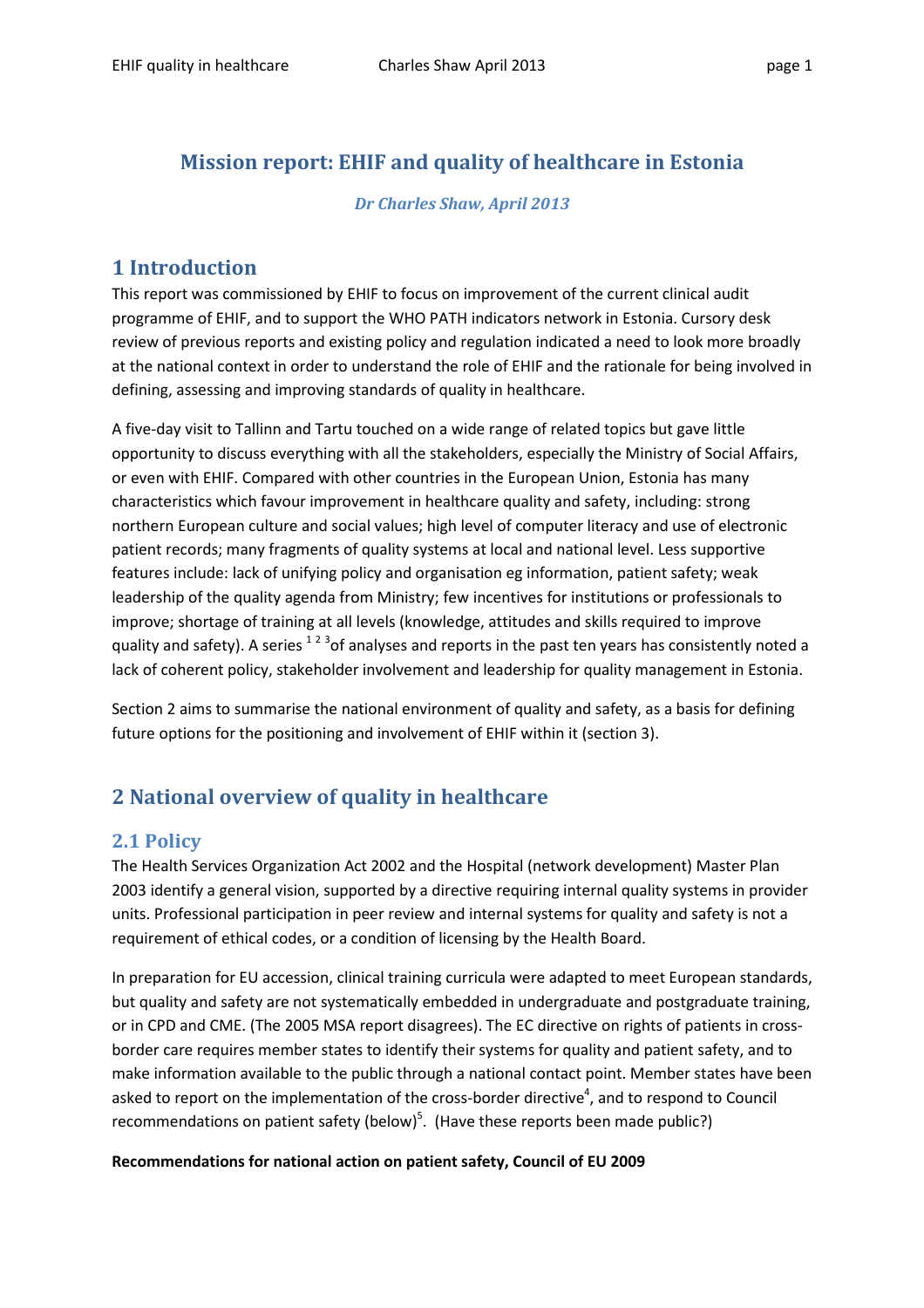- Establish national policies and programmes
- Empower and inform citizens and patients
- Promote training of healthcare workers
- Share knowledge, experience and best practice
- Develop and promote research
- Adopt strategy for healthcare associated infections
- Establish infrastructure on use of antimicrobials

A World Health Organisation report<sup>6</sup> referred to the Estonian Healthcare Quality Policy of 1998 as lacking an overall conceptual framework, objectives for quality assurance, future vision and action plan. The review by MSA in 2005 identified regulation No. 128<sup>7</sup> "The quality assurance requirements for health services" (2004) as the basis for planning a framework of the quality strategy, and recommended, following a consultative workshop, that "The quality strategy for health services (hereinafter: quality strategy) is much a part of the whole healthcare policy and healthcare strategy and the quality strategy should be the main instrument in the development of the healthcare policy and strategy."

# 2.2 Organisation

A report from the Ministry of Social Affairs in 2005<sup>8</sup> reviewed the legal basis for quality assurance in healthcare in Estonia, and identified some organisational roles at national and institutional level, such as:

- Structure: HC Board regulation of professions, institutional licensing (structure only)
- Process: quality management systems within institutions; independent expert analysis by the Healthcare Board
- Outcome: "not legally regulated" EHIF expected to define quality criteria for health insurance benefits (in terms of access and eligibility, or also safety and performance?)

Under "methods" the report offers two pages of measurable elements, but no guidance on how to improve. (Where is the "quality handbook" which supports internal systems, training etc?)

In the absence of any integrated national strategy, key elements of quality improvement (such as technology assessment, clinical guidelines, patient surveys, performance indicators, clinical audit) are gravitating to EHIF. In effect, the EHIF has largely taken over from the Ministry the responsibility for public protection in health services at national level.

At institutional level arrangements vary. Principles could usefully be agreed nationally for:

- Accountability and responsibility of supervisory boards, CEOs, clinical directors, medical staff
- Internal systems for defining clinical policy, adopting evidence-based guidelines, learning from self-assessment
- Horizontal coordination: between specialties, between professions, within teams

# 2.3 Methodological principles

The Law of Obligations Act (Chapter 41: Contract for Provision of Healthcare Services), which took effect in the summer of 2003, provides for various patients' rights, e.g. informing patients and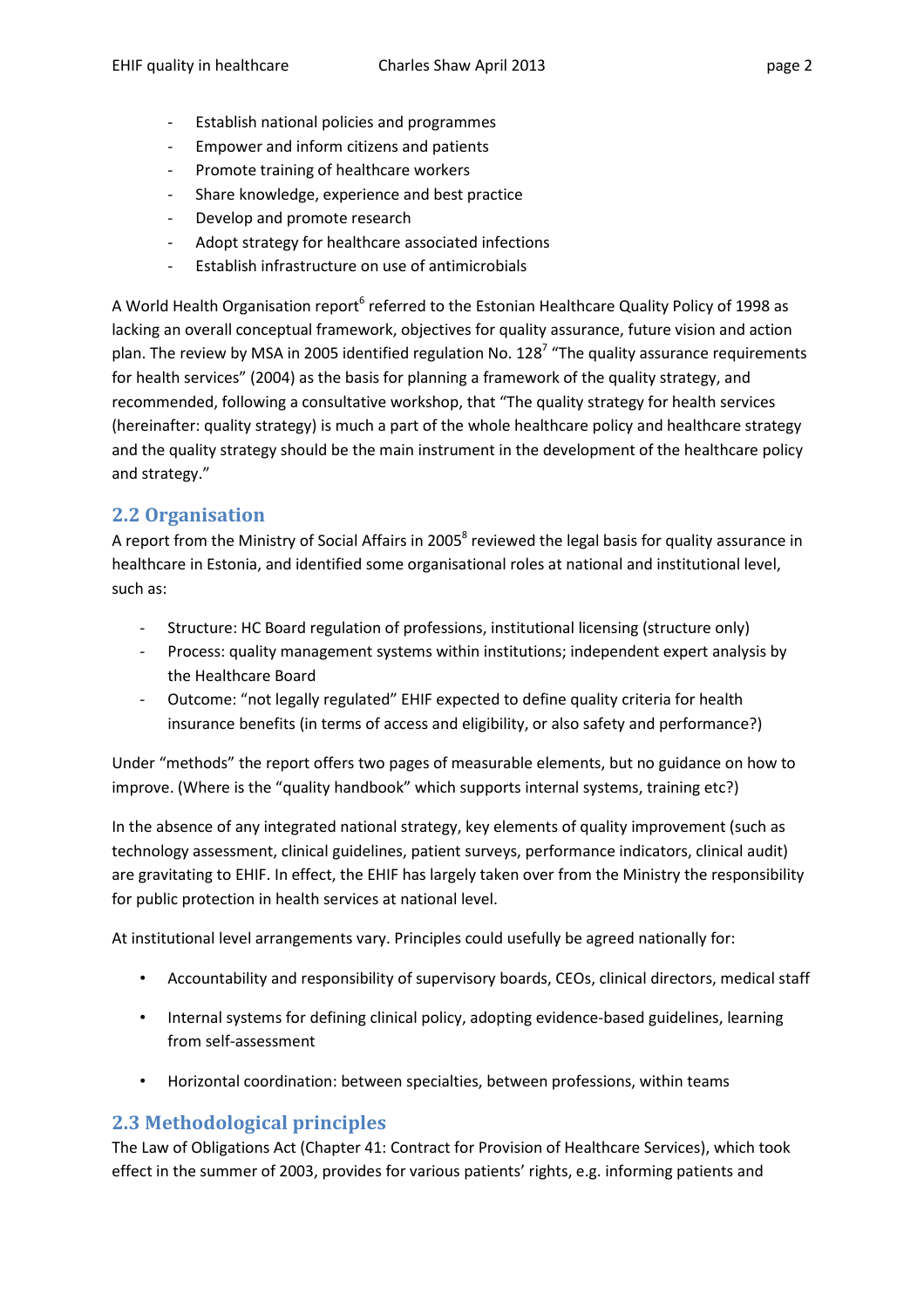obtaining informed consent of patients for the provision of health services. Other approaches such as practice guidelines, infection control and analysis of complications have been variously adopted, but there appears to be little consistency or comparability of methods between institutions.

Adverse events are reported to MSA but there is little evident analysis, feedback or learning. A common definition is required for reportable events at local and national level, together with relevant ICD codes such as clinical complications which affect DRG grouping.

Licences are issued to healthcare providers; there is no formal review or relicensing to verify continued compliance with statutory requirements. Licensing is concerned solely with structure rather than performance or safety in providing specialist services. Health Board assessment of "structure" may include organisation and methods of systems for quality and safety, as defined by the Estonian Health Care Act.

Peer review is organised by some clinical specialty associations, both of service organisation (eg family medicine) and of clinical practice (eg anaesthetics).

External assessment is currently confined to inspection of structure (Health Board), clinical audit (EHIF), and some specialty peer review; there is also some use of EFQM assessment and ISO certification (quality management system ISO 9004); nine medical laboratories are certified under ISO 15189.

The population is too small for independent healthcare accreditation for organisational audit but options might include:

- develop voluntary peer review (without formal accreditation) using international standards for health organisations eg JCI, or European tools eg SANITAS (safety in hospitals)
- link organisational assessment to accreditation of institutions providing clinical training
- incorporate external assessors from existing programmes in other EU states eg Denmark
- buy into international accreditation programmes eg JCI, DNV "accreditation"

### 2.4 Resources for quality improvement

The principal requirements are not inevitably "more staff, more equipment, more money". Effective quality systems at institutional and clinical level need:

- Time: regular opportunity (on protected paid time) for systematic reflection with work colleagues to support quality improvement and personal development
- Data: access to relevant, accurate, complete and timely data,, especially on clinical process and outcome
- Information: academic and practical guidance on standards and measurement; access to national and international references (eg WHO patient safety toolkits)
- Skills: quality co-ordination, technical skills and training in methodology
- Staff support: technical and clerical for collecting data from records (electronic and hard copy)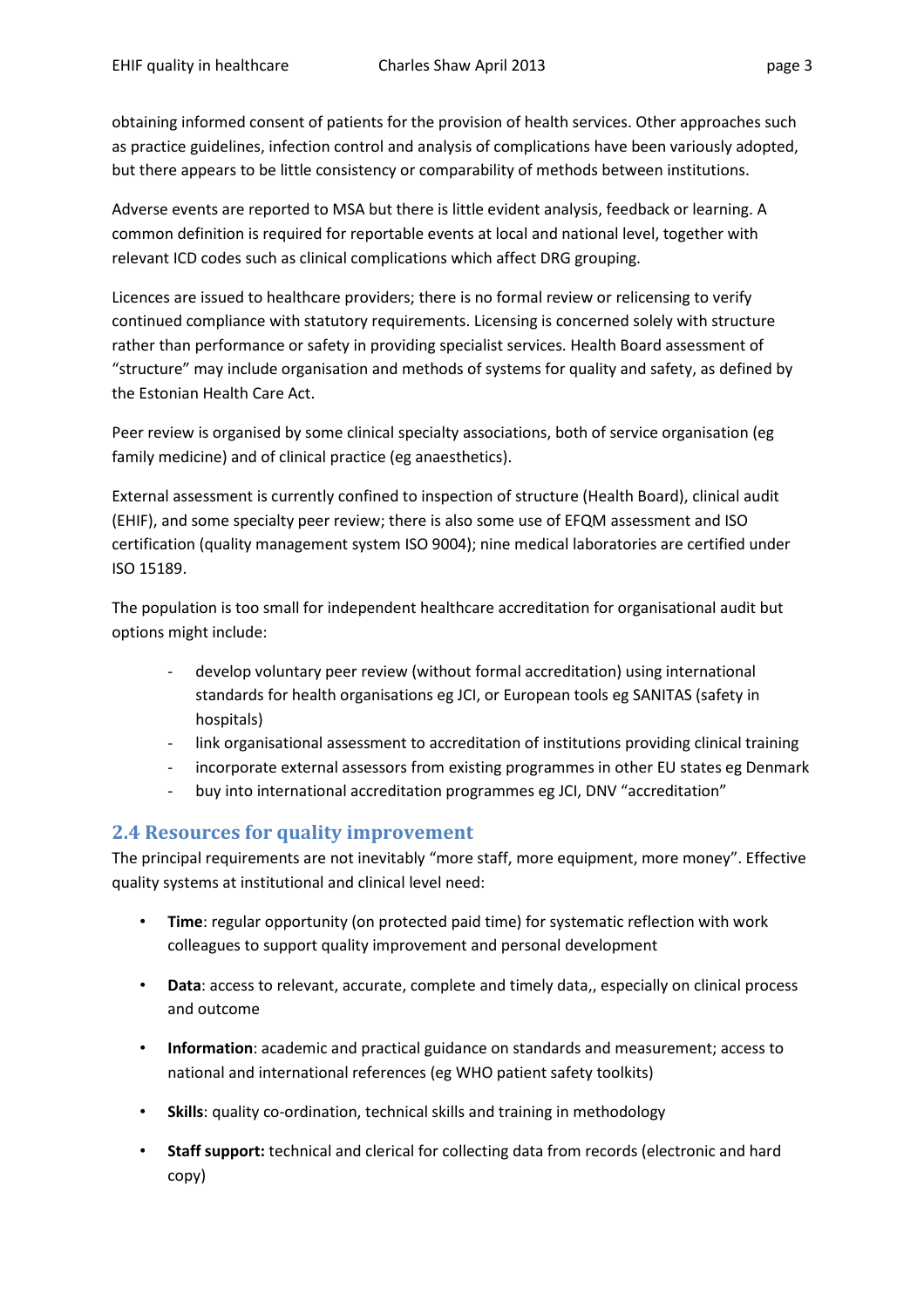Education and learning are central to improvement. Training is essential for quality managers, and the relevant knowledge attitudes and skills are essential for all clinicians and managers. Patient safety and quality improvement should be visible in undergraduate/ postgraduate curriculum, teaching and examination. Peer review and clinical audit can be developed as basis for CME/CPD (earning credit points) and for individual performance appraisal.

# 3 Role of the EHIF in improving healthcare

## 3.1 Defining a policy

EHIF priority is to protect public money by distributing available funding to the optimum benefit of the insured population; the principal method is to define and monitor underuse, overuse and misuse of health technology based on scientific evidence.

While quality should be embedded in every service contract, the task of developing and implementing a (long overdue) comprehensive national strategy for improvement should not fall solely upon a health insurance fund. The Fund has the infrastructure and competence to support such a development, led by a balance of stakeholders (public, professionals, managers, owners, regulators…). The aim of the Fund (and of the national strategy) should be to promote and enable the institutionalisation of quality and safety in hospitals and primary care – a shift from top-down to bottom-up responsibility.

In fulfilling its role as supervisor of healthcare funding, EHIF shares a monitoring role with other statutory and voluntary organisations, such as the MSA, Health Board and professional associations. To avoid duplication, inconsistency and loss of learning, EHIF needs to know who is assessing what services against what criteria – and to be able to share conclusions.

The Fund's role in quality improvement should focus on active purchasing, infrastructure support for a national quality steering group and providing data for performance management and benchmarking. Estonia does need to define who develops clinical guidelines, organisational standards, methodology, and education in quality and safety– and how providers (and maybe the public) can access them. This is not commonly a function of HIFs, without a stakeholder mandate and budget.

The EHIF already has several strategies (for improvement of the health system) which could be further developed:

- quality in contracts
- performance measurement
- verification and enquiry
- clinical audit
- clinical practice guidelines

### 3.2 Quality in contracts

Paragraph 36 of the health insurance law requires contracts for purchasing to define duration and price and "consider quality of services and conditions". Payment may be related to quality and safety by identifying non-reimbursable services, by specifying general organisational requirements (5 year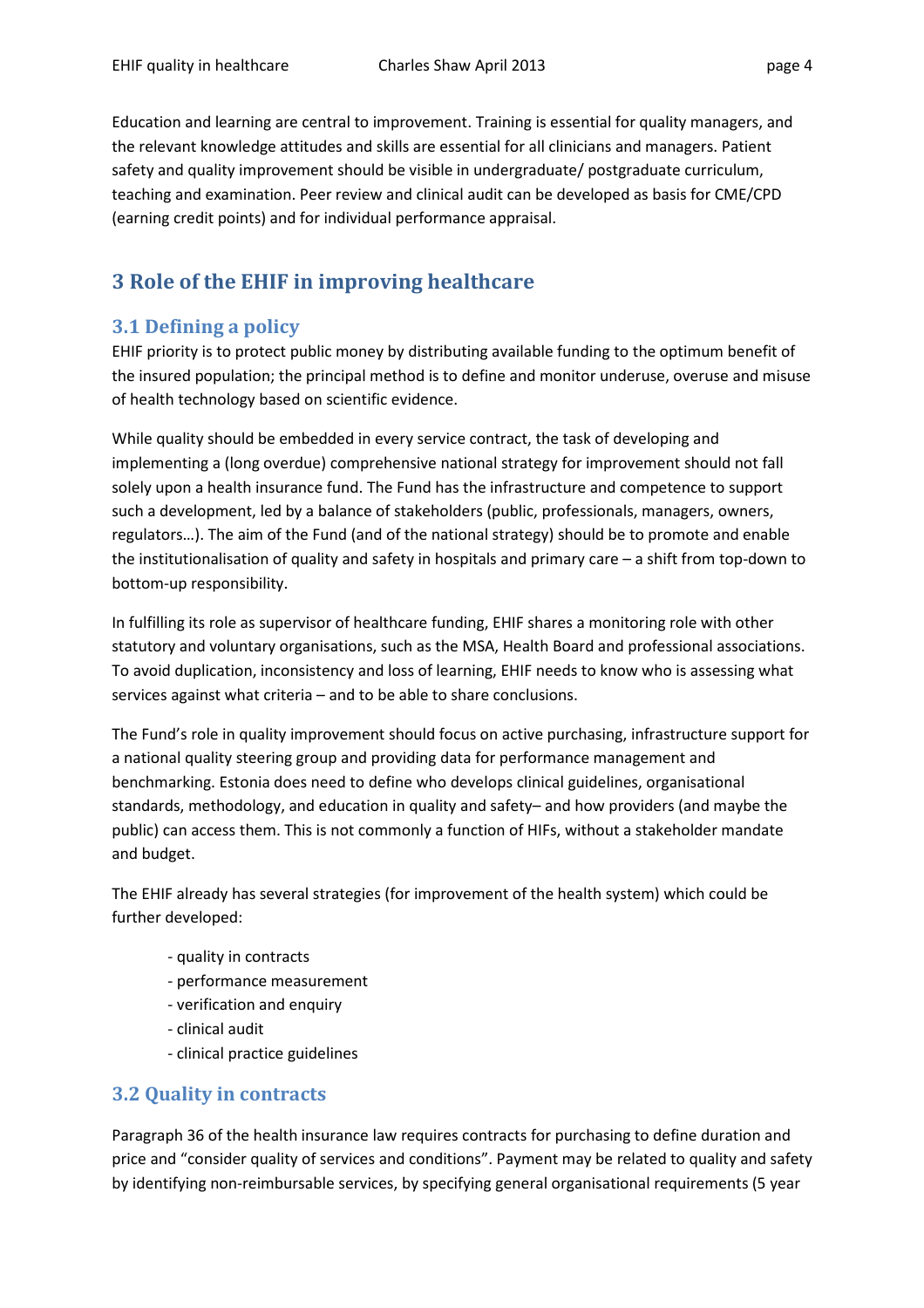contract) or specific clinical requirements (evidence-based measures) in annual contract. (Research what conditions do other HIFs use in contracts for performance?)

General conditions could include:

- Documented evidence of governance of quality and safety eg approval of work programme, budget, accountability of quality manager
- Documented evidence of comprehensive internal quality management systems, including clinical audit, patient surveys, use of indicators, adverse event reporting etc (refer SWRHA contracts for clinical audit)
- Standardised reporting to EHIF of key performance indicators (definition, frequency to be determined)
- Structured annual report on patient safety and quality (to be defined) available to public; include participation in collaborative peer review, benchmarking (eg PATH, external QA of laboratories)
- Evidence of compliance with regulatory requirements (tbd eg licensing, adverse event reporting)

### 3.2 Performance measurement

#### Database enquiries

Use available data to formulate guidelines for referral, to quantify wide variations in process and outcome, to define quality "targets" for annual contracts, or to identify priorities for investigation:

- items which are often used inappropriately eg: Underuse: prophylactic antibiotics in surgery, discharge medications in AMI; Misuse: streptolysin given too late; Overuse: routine pre-operative chest X-ray, pre-operative stay (elective surgery), tonsillectomy
- low volume of specialist work eg obstetrics, surgery (paediatric, vascular...)
- ratios eg procedure-specific daycase: in-patient surgery; open: endoscopic procedures
- delay eg cancer waiting time, diagnostic scanning of stroke patients, extended hospital stay
- complication rates diagnosis/procedure specific (correlation with workload?)
- avoidable events eg diabetic amputations, children admitted with asthma
- data quality checks eg codes/discharge, use of ill-defined "dump" codes eg I64, consistency of distribution within hospitals eg ratio of haemorrhagic:ischaemic stroke

Explore options for HSMRs from existing EHIF database; see Jarman etc. See What are Hospital Standardised Mortality Ratios? http://www.drfosterhealth.co.uk/features/what-are-hospitalstandard-mortality-ratios.aspx

### 3.3 Verification and enquiry

Routine monitoring of invoice data should identify priorities for investigation eg high cost, high risk, high volume events; wide variations in clinical process or outcome (case-mix adjusted); other concerns specific to individual patients, providers, diagnoses or interventions. Site visits could focus on: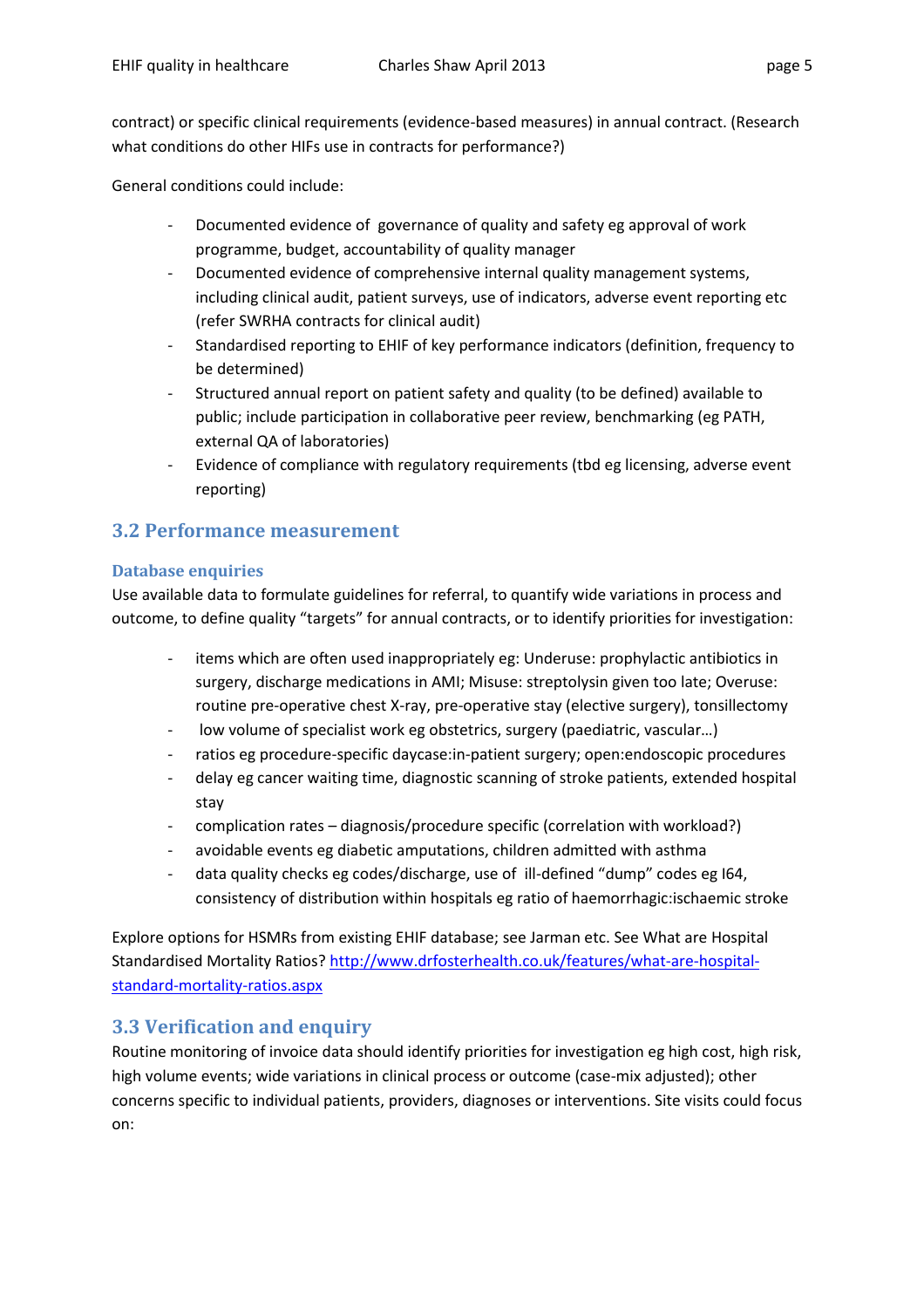- data quality: procedures for clinical coding, supervision, sample recoding; integration, storage and retrieval of paper records; documentation on admission, referral , transfer, discharge

- clinical practice: systematic analysis, against agreed clinical guidelines, of documented care given by clinical teams to an identified sample of patients having in common a specific circumstance, diagnosis, procedure or intervention. Data may be extracted from electronic and paper records according to measurable criteria and definitions agreed in advance by the clinicians involved. Audit criteria should be an integral element of all authorised guidelines

- service organisation: assessment (by observation, interview and document review) of relevant arrangements for management , facilities, skills, operational policies and quality improvement. This presupposes the agreement and adoption of explicit organisational standards eg JCI, SANITAS.

All assessments should follow the general formula of the quality (or PDCA) cycle: Explicit standards, criteria; validated measurement processes; specific action planning; systematic follow-up and review of impact.

#### 3.4 Current EHIF clinical audits

Since 2002, five clinical audits have been undertaken each year, costing around €100,000. Topics are identified by consensus of current concerns. The primary aim is to verify that invoice data, on which reimbursements are paid, are complete and accurate. Quality improvement is a secondary aim, focusing on clinical practice, rather than on service organisation and delivery.

There has been no systematic evaluation of the methods of the clinical audits, or of their collective impact on the quality and safety of services. In practice, the implementation of recommendations arising from the audits depends on managers and clinicians whose accountability is often unclear; no financial sanctions or rewards are made by EHIF to provide incentives for compliance.

An "audit of audit" could improve the process for future years, including:

- Topic selection rationale
- Stakeholder involvement
- Underlying standards, requirements, evidence
- Selection of criteria to be measured
- Definition of homogenous sample or case mix adjustment
- Sources and methods of collecting information
- Training for auditors
- Analysis and presentation of findings
- Interpretation and preliminary conclusions
- Feedback, consultation, learning
- Action planning, dissemination and follow-up

#### The clinical audit handbook

The current draft handbook is designed to assist in the training and work of external assessors for programmed EHIF audits. Even when internal audit becomes more established, EHIF must retain a capacity for external review, whatever it is called. As such, auditors and staff need a written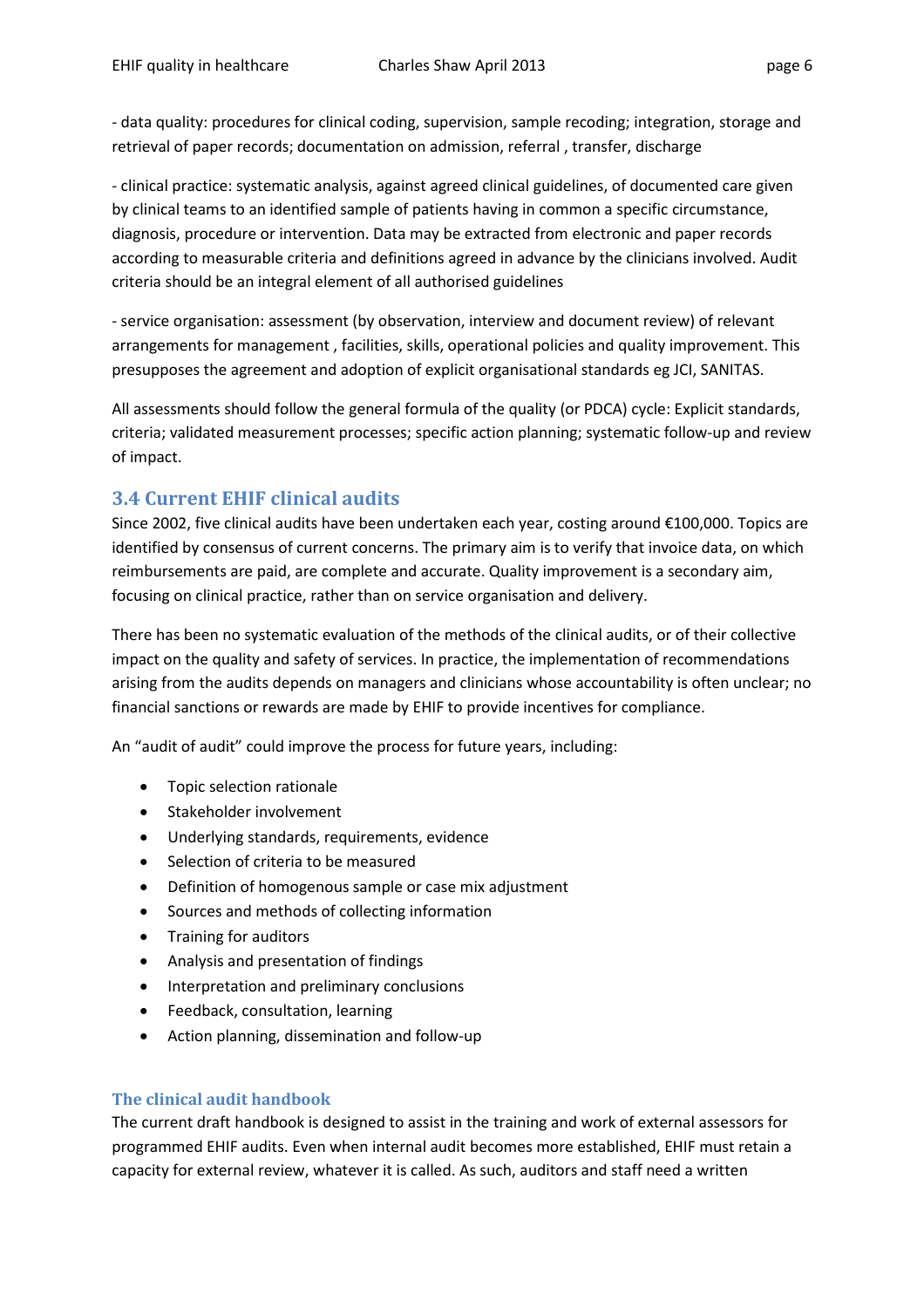description of the purpose, design, procedures, analysis, presentation, consultation, action planning and follow-up required of any external assessment.

No such handbook is final, but is part of a continuing process which must respond to emerging national strategies for improvement and, specifically to the role of the EHIF. Publication of the current draft version should not be delayed pending achievement of perfection, but work on the next edition should follow, reflecting feedback from users, and the changing environment of healthcare in Estonia.

Assuming this version is for a limited number of EHIF auditors and available only in electronic format rather than hard copy, it could be made publicly available on the website – if it is clear that it does not represent any statement of policy by EHIF, other than continuous improvement.

### 3.5 Clinical practice guidelines

Law, funding and management should enable Individuals and clinical teams to practise within the bounds of evidence-based medicine, but require justification for deviation, either individual (eg case complexity) or systematic (eg research). International collaborations, such as the Cochrane network, have pooled research data to generate evidence-based guidelines for almost every clinical circumstance. The exceptions are in very rare conditions, multiple pathology, chronic disease and comorbidity; the latter is becoming increasingly significant in ageing populations.

Given the wealth of internationally recognised clinical guidelines which are freely available on the internet, Estonia would best concentrate not on repeating research and technology assessment but on defining general criteria for local adoption eg is the guideline consistent with Estonian culture, epidemiology, available funding?

Some guidelines should be designed locally, but using international evidence and frameworks eg Guidelines for handover between shifts, specialties, hospitals, primary care (see EC "Handover" research project), guidelines for referral from family medicine to specialist and from local hospital to specialist centre, guidelines for pre-authorisation of elective cross-border care.

# 4 Recommendations to national working group

- 1. Responsibility for integrating quality improvement across the health system, and the roles of the contributing organisations remain unclear. The quality development steering group should identify existing structures and activities within a national strategic framework, including the context of legislation and healthcare policy, the accountability of governmental and professional organisations, principles of methodology and evidence, and the support required for time, training and information systems.
- 2. The responsibilities and interrelationships of healthcare organisations should be defined within the national strategy for quality and safety. At institutional level this should include supervisory boards, CEOs, managers and clinicians; at national level, the Ministries of Social Affairs and of Education, the public health institute of the medical faculty, EHIF, regulators and professional associations.
- 3. Common principles of the quality improvement cycle standards, measurement and change management – should be defined within the quality strategy, consistent with biomedical and health service research, international empirical evidence, and national requirements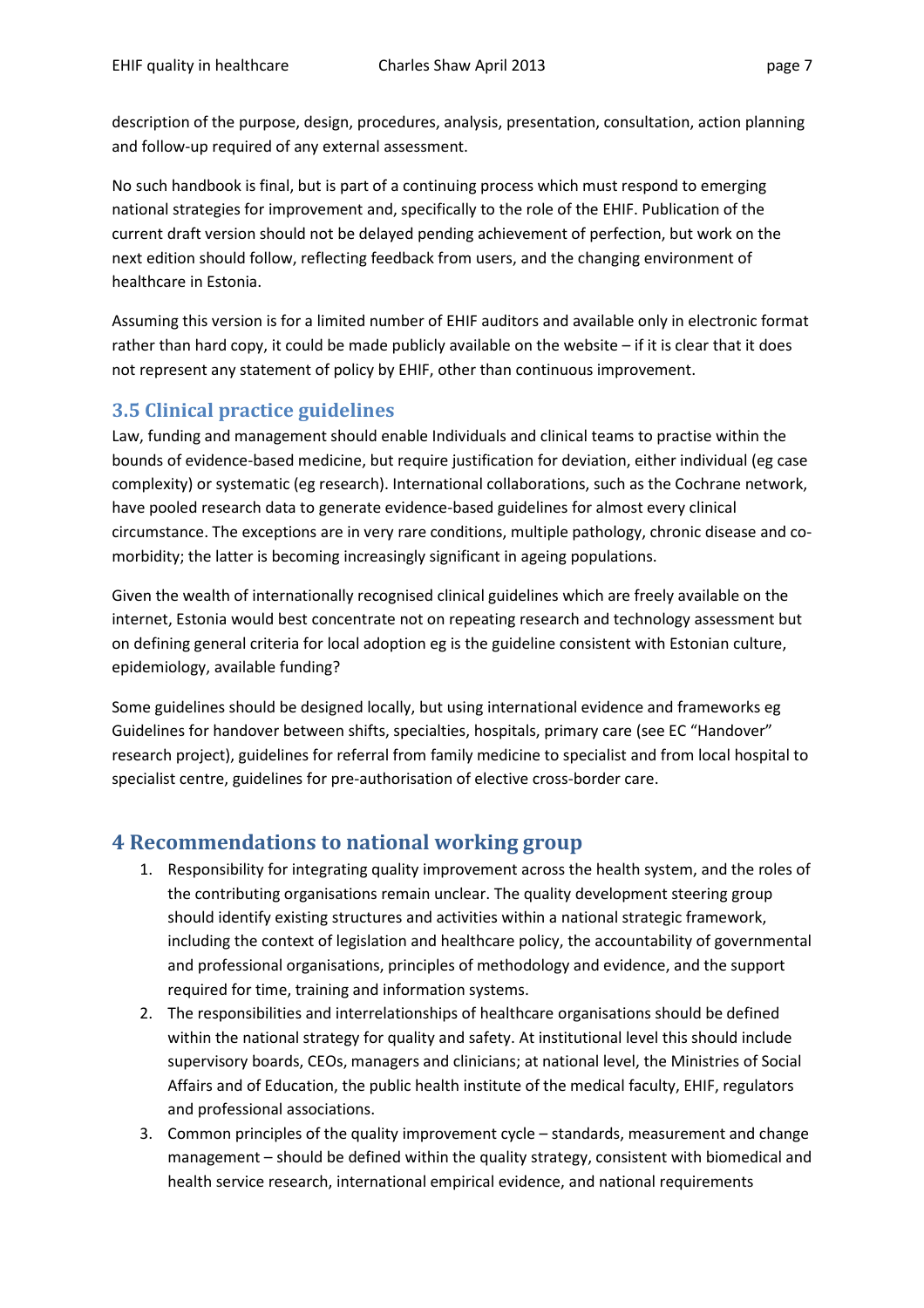4. Improvement in healthcare depends less on additional money and manpower than on better using the existing structural resources. The quality strategy should identify its implications for staff time (such as the proportion of clinician contracts attributable to continuing education, peer review and audit); indicators, information systems and libraries (at local and national level); and training (at undergraduate, post-graduate and specialty level).

# References

- 1. Põlluste K, Habicht J, Kalda R, et al. (2006). Quality improvement in the Estonian health system – assessment of progress using an international tool. Journal for Quality in Health Care, 18(6):403–413.
- 2. Guisset AL, Kjaergaard J, Habicht J. Performance management and developing a culture of measurement and continuous quality improvement in Estonian hospitals: Recommendations on alternative entry points and ways forward. Copenhagen: WHO Regional Office for Europe, 2009.
- 3. Koppel A, Kahur K, Habicht T et al. Estonia: Health system review. Health Systems in Transition 2008;10(1):1–230.
- 4. EC Directive 2011/24/EU on the application of patients' rights in cross-border healthcare
- 5. Council of the European Union. Recommendation on patient safety, including the prevention and control of healthcare associated infections. (2009/C 151/01) Luxembourg, 9 June 2009 http://eurlex.europa.eu/LexUriServ/LexUriServ.do?uri=OJ:C:2009:151:0001:0006:EN:PDF .
- 6. Bruno Bouchet. "Quality of Health System Policy and Strategy Development in Estonia. Trip report, 15-18 December, 2004. Tallinn, Estonia
- 7. Minister of Social Affairs. Regulation No. 128: quality assurance requirements for health services. 15th December 2004
- 8. Ministry of Social Affairs. Quality assurance of health services in Estonia Tallinn, 2005
- 9. Eesti Ravijuhend. Management of hypertension in adult in primary care RJ-I/1.1- 2012.